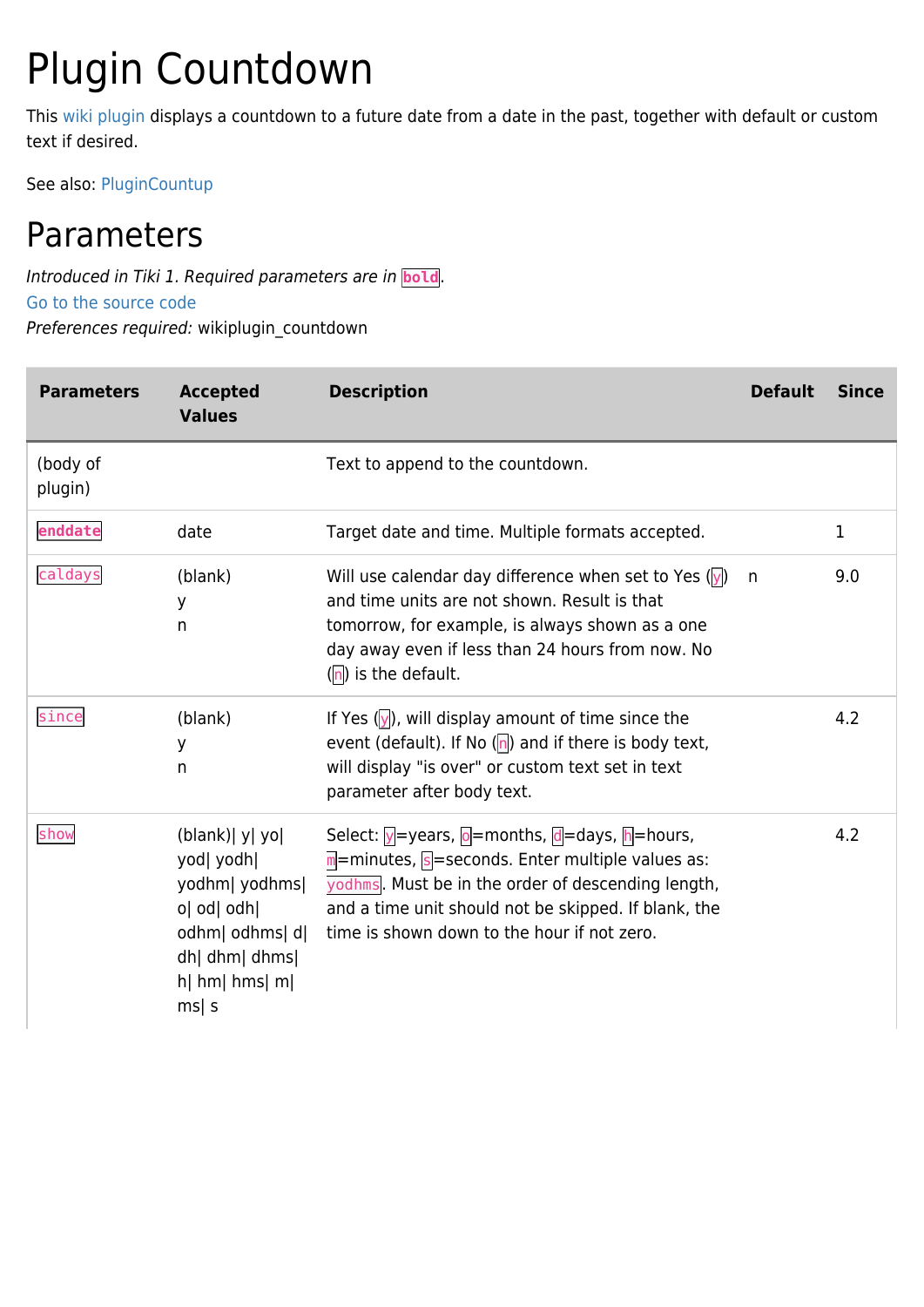| text      | default, silent,<br>custom: before<br>event after<br>event after<br>event when time<br>not shown | Text that will show with the countdown and body<br>text. Set to default or leave empty to show "xxx<br>days until/since body text", except that if the since<br>parameter is set to No $\left(\overline{n}\right)$ , "body text is over" will<br>show after the end date has passed. Also, if no time<br>is shown because of the time units being displayed<br>(for example, only years are shown and it's less<br>than a year before/after the end date) then "body<br>text will happen in less than a year/happened in the<br>last year" will show. Or set pipe-separated custom<br>text as follows: before date   before date by less<br>than shortest time unit shown after date<br>after date by less than shortest time unit<br>shown after date and since set to No (n). Set<br>to silent for no text. | 9.0 |
|-----------|--------------------------------------------------------------------------------------------------|---------------------------------------------------------------------------------------------------------------------------------------------------------------------------------------------------------------------------------------------------------------------------------------------------------------------------------------------------------------------------------------------------------------------------------------------------------------------------------------------------------------------------------------------------------------------------------------------------------------------------------------------------------------------------------------------------------------------------------------------------------------------------------------------------------------|-----|
| thousands | (blank)<br>C<br>р<br>S                                                                           | Set the thousands separator for results of 1,000 or<br>more. Choices are comma $\left(\left[\right]$ , decimal $\left(\left[\right]\right)$ , space<br>(s), or leave blank for no separator.                                                                                                                                                                                                                                                                                                                                                                                                                                                                                                                                                                                                                  | 9.0 |

## Examples

| 1. This code,<br>{COUNTDOWN(enddate="01-Apr-2020")} the<br>project is done! {COUNTDOWN}                                                                                                                             | Would produce:<br>the project is done! is over                                                                     |
|---------------------------------------------------------------------------------------------------------------------------------------------------------------------------------------------------------------------|--------------------------------------------------------------------------------------------------------------------|
| 2. This code,<br>{COUNTDOWN(enddate="2020-03-05T22:00"<br>show="m")} the project is done!<br>{COUNTDOWN}                                                                                                            | Would produce:<br>the project is done! is over                                                                     |
| 3. This code,<br>{COUNTDOWN(enddate="01-Apr-2020"<br>caldays="y" show="yod")} the project is<br>done! {COUNTDOWN}                                                                                                   | Would produce:<br>the project is done! is over                                                                     |
|                                                                                                                                                                                                                     |                                                                                                                    |
| 4. This code,<br>{COUNTDOWN(enddate="01-Apr-2010"<br>since="n" text="before is happening in<br>less than a month after happened way less<br>than a month ago   has passed") } the<br>project start date {COUNTDOWN} | Would produce:<br>the project start date has passed                                                                |
|                                                                                                                                                                                                                     |                                                                                                                    |
| 5. This code,<br>{COUNTDOWN(enddate="01-Apr-2010"<br>since="y" show="yodhms")} the project<br>start date {COUNTDOWN}                                                                                                | Would produce:<br>12 years, 2 months, 25 days, 13 hours, 44 minutes<br>and 24 seconds since the project start date |